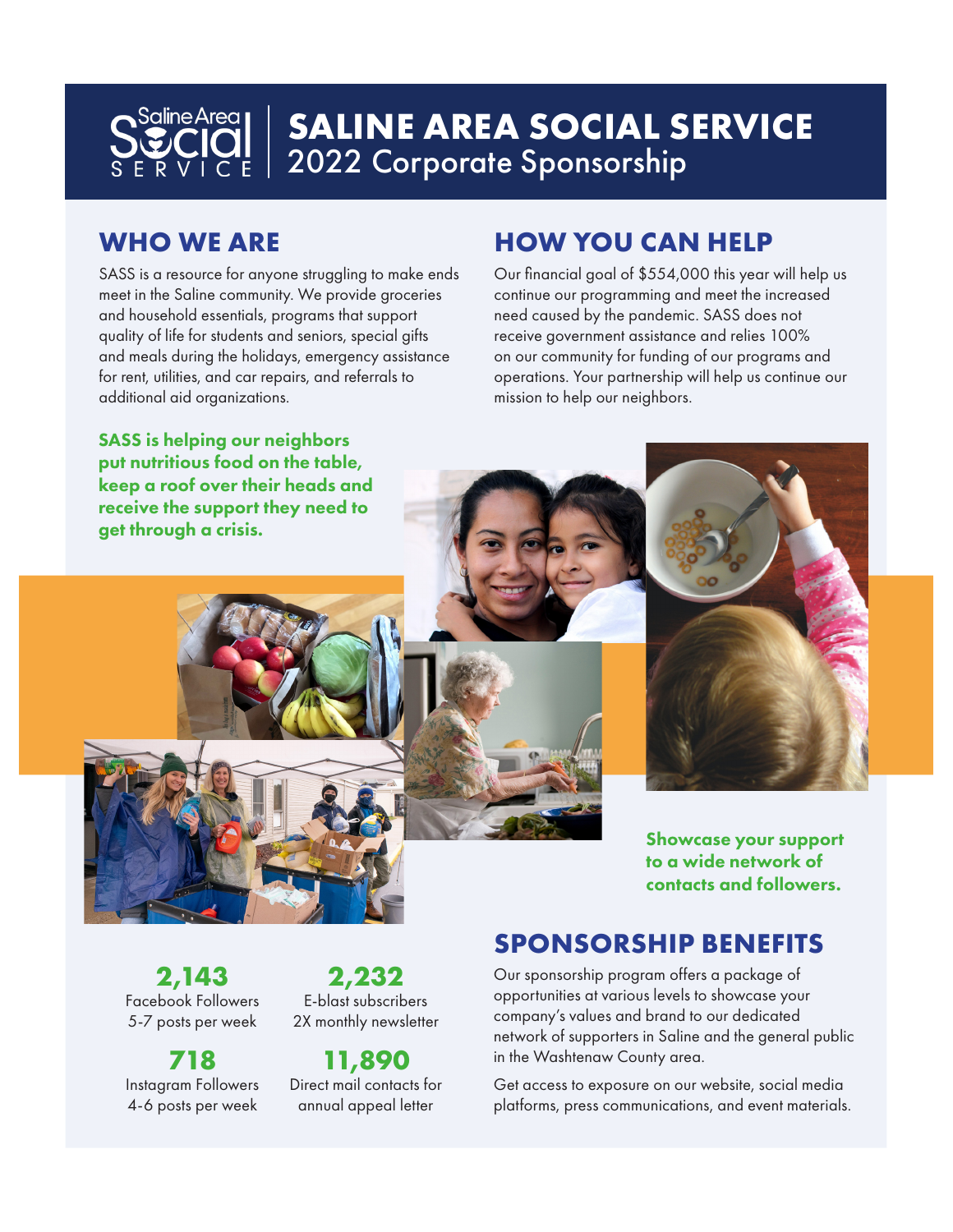# **SPONSORSHIP BENEFITS**

Sponsorship is a local investment with local impact. In addition to helping those in need, your partnership with Sponsorship benefits are honored on a 12-month rolling calendar.

#### **Humanitarian – \$10,000**

- Company logo on SASS website Home page
- Company logo on email blast footer
- Company logo on annual direct mail appeal
- Featured acknowledgment in email blast
- 8 tickets to annual fundraiser event
- **Everything in Benefactor level**

#### **Benefactor – \$5,000**

- Logo featured prominently at annual fundraiser event
- Mention in email blast
- 4 tickets to annual fundraiser event
- Everything in Sponsor level

#### **Sponsor – \$2,500**

- Feature in a blog post on the SASS website
- 2 tickets to annual fundraiser
- Everything in Supporter level

#### **Supporter – \$1,000**

- Individual recognition on social media platforms
- Everything in Partner level

#### **Partner – \$500**

- Company logo and link on SASS website Partners page
- Logo on annual fundraiser program and event signage

#### **ANNUAL FUNDRAISER**

The SASS annual fundraiser celebrates the generosity of the Saline community and is the largest donor event of the year. Typically, 150 people attend and the fundraiser brings in \$60,000–100,000 in revenue for the organization.

The annual fundraiser will take place in the fall this year.

"Oh, they've been terrific! I haven't met a soul there that I don't think is just magnificent, every one of them. They've helped me so much with food, and since COVID they've been bringing it right to the door. I live on my social security and that doesn't always go too far. They'll help me with anything I need. They've been a blessing."

– SASS Client

#### **120,825 30,000 Meals Provided Last Year**

# **Meals Delivered to**

**Homebound Seniors**

**\$10,862 of School Supplies Provided**